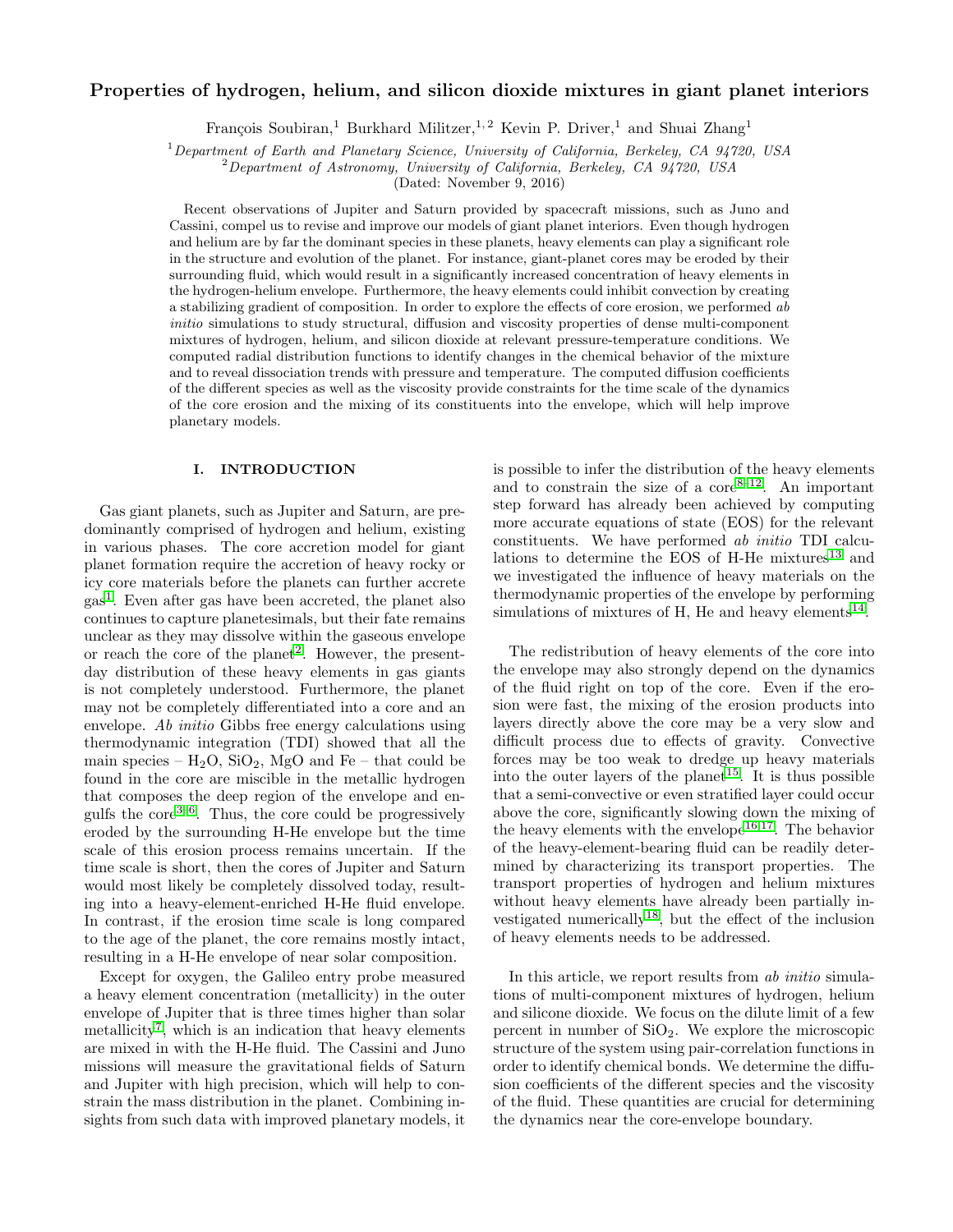### II. METHODS

#### A. Simulation methods

The results presented in this article rely on a series of molecular dynamics (MD) simulations based on density functional theory (DFT), using the Vienna ab initio simulation package<sup>[19](#page-6-13)</sup>. We set up the simulation in a cubic cell with periodic boundary conditions encompassing 220 hydrogen and 18 helium atoms following Militzer's set up<sup>[13](#page-6-7)</sup> and added from 2 to 4  $SiO<sub>2</sub>$  entities. We used a 0.2 fs time step for a total duration of a minimum of 1 ps. The simulations were performed at constant volume and constant temperature using a Nosé thermostat $^{20,21}$  $^{20,21}$  $^{20,21}$  $^{20,21}$ .

At each time step a DFT calculation was performed to determine the electronic density. We used the Kohn-Sham scheme<sup>[22](#page-6-16)</sup> at finite temperature<sup>[23](#page-6-17)</sup> and populated the eigenstates using a Fermi-Dirac distribution. Fol-lowing previous work on H-He mixtures<sup>[13](#page-6-7)</sup>, we used the Perdew, Burke and Ernzerhof (PBE) exchange corre-lation functional<sup>[24](#page-6-18)</sup> which uses the generalized gradient approximation (GGA). To improve the efficiency of the calculation, we used projector augmented wave (PAW)  $pseudo-potentials<sup>25</sup>$  $pseudo-potentials<sup>25</sup>$  $pseudo-potentials<sup>25</sup>$  including a frozen core for oxygen and silicon atoms only. We used a 1200 eV energy cutoff for the plane-wave basis set. The number of bands was adjusted to the concentration, density and temperature so that the spectrum of fully and partially occupied eigenstates was fully covered. We used the Baldereschi point[26](#page-6-20) to sample the Brillouin zone, which was found to be sufficient in the case of H-He mixtures $^{13}$  $^{13}$  $^{13}$ . We investigated the properties of the mixtures from 5000 K to 15000 K and from 25 GPa to 2000 GPa covering the metallic region of the interior of gas giant planets nearly up to the core boundary.

#### <span id="page-1-4"></span>B. Calculation of the ionic transport properties

From the DFT-MD trajectory, it is possible to extract information on the dynamics of the system. For instance, we can use the fluctuation-dissipation theorem and its applications on the autocorrelation functions to determine the ionic transport properties of the mixtures. The autocorrelation function of the velocity is related to the diffusion coefficient of species  $\alpha$  by a Green-Kubo  $formula<sup>27,28</sup>$  $formula<sup>27,28</sup>$  $formula<sup>27,28</sup>$  $formula<sup>27,28</sup>$ ,

<span id="page-1-1"></span>
$$
D_{\alpha} = \frac{1}{3N_{\alpha}} \sum_{i}^{N_{\alpha}} \int_{0}^{+\infty} \langle \mathbf{v}_{i}(\tau) \cdot \mathbf{v}_{i}(0) \rangle \, d\tau, \tag{1}
$$

where  $N_{\alpha}$  is the number of particles of type  $\alpha$  and  $\mathbf{v}_i(\tau)$ is the velocity vector of the *i*th particle at time  $\tau$ . The brackets represent an ensemble average over multiple ori-gins along the full length of the simulation<sup>[29](#page-6-23)</sup>.

Similarly, it is possible to determine the viscosity by computing the autocorrelation function of the offdiagonal components of the stress-tensor:

<span id="page-1-3"></span>
$$
\eta = \frac{V}{3k_{\rm B}T} \sum_{\{ij\}} \int_0^{+\infty} \langle \sigma_{ij}(\tau) \sigma_{ij}(0) \rangle \, d\tau, \tag{2}
$$

where  $V$  and  $T$  are the volume and the temperature respectively,  $k_{\text{B}}$  the Boltzmann constant and  $\sigma_{ij}(\tau)$  the ij off-diagonal component of the stress-tensor, with ij in  $\{xy, yz, xz\}$  in Cartesian coordinates.

Because of the small number of heavy element atoms and the finite length of the simulations, the autocorrelation functions and thus the integrals can become very noisy. In order to minimize the effect of the noise , we followed Meyer *et al.*'s methodology<sup>[30](#page-6-24)</sup> and fitted the autocorrelation function with a multi-time scale function. For the velocity autocorrelation function  $\gamma_{\mathbf{v}}(t) =$  $\frac{1}{3N_{\alpha}}\sum_{i}^{N_{\alpha}}\langle \mathbf{v}_{i}(t)\cdot \mathbf{v}_{i}(0)\rangle$ , we used the following expression:

<span id="page-1-0"></span>
$$
\gamma_{\mathbf{v}}(t) = a_0 e^{-t/\tau_0} + \sum_{l=1}^{l_{\text{max}}} e^{-t/\tau_l} \left[ \mu_l \cos(\omega_l t) + \nu_l \sin(\omega_l t) \right]
$$
\n(3)

The parameters  $a_0, \tau_0, \{\mu_l, \nu_l, \tau_l, \omega_l\}_l$  were determined with a least-square fit. We used parameters up to  $l_{\text{max}} =$ 1 for H and He. For Si and O we needed to go up to  $l_{\text{max}} = 3$ , but, for some cases, the multi-time scale fit did not converged and we had to employ the exponential decay only (first term in Eq. [3\)](#page-1-0). Once the parameters have been determined, the integration of Eq. [1](#page-1-1) yields:

$$
D_{\alpha} = a_0 \tau_0 + \sum_{l} \tau_l \frac{\mu_l + \nu_l \omega_l \tau_l}{1 + \omega_l^2 \tau_l^2}
$$
 (4)

For the autocorrelation function of the stress tensor  $\gamma_{\sigma}(t) = \frac{1}{3} \sum_{\{ij\}} \langle \sigma_{ij}(t) \sigma_{ij}(0) \rangle$ , we used a simpler functional form:

<span id="page-1-2"></span>
$$
\gamma_{\sigma}(t) = Ae^{-t/\tau_1} + Be^{-t/\tau_2}\sin(\omega t),\tag{5}
$$

where A, B,  $\tau_1$ ,  $\tau_2$  and  $\omega$  are fit parameters. Inserting Eq. [5](#page-1-2) into Eq. [2,](#page-1-3) we obtained the following expression for the viscosity,

$$
\frac{k_{\rm B}T\eta}{V} = A\tau_1 + \frac{B\tau_2}{1 + \omega^2 \tau_2^2}.
$$
\n
$$
\tag{6}
$$

As an example, we show in Fig. [1](#page-2-0) the fit of the stresstensor autocorrelation function of a 220 H, 18 He,  $3 \text{ SiO}_2$ mixture at 15000 K and 1600 GPa. The agreement between the fit and the actual autocorrelation function is excellent giving confidence on the value of the viscosity despite the high level of noise on the integral of the autocorrelation function also plotted in Fig. [1.](#page-2-0) The use of the multi-time scale allow us a much more closer fit of the autocorrelation function.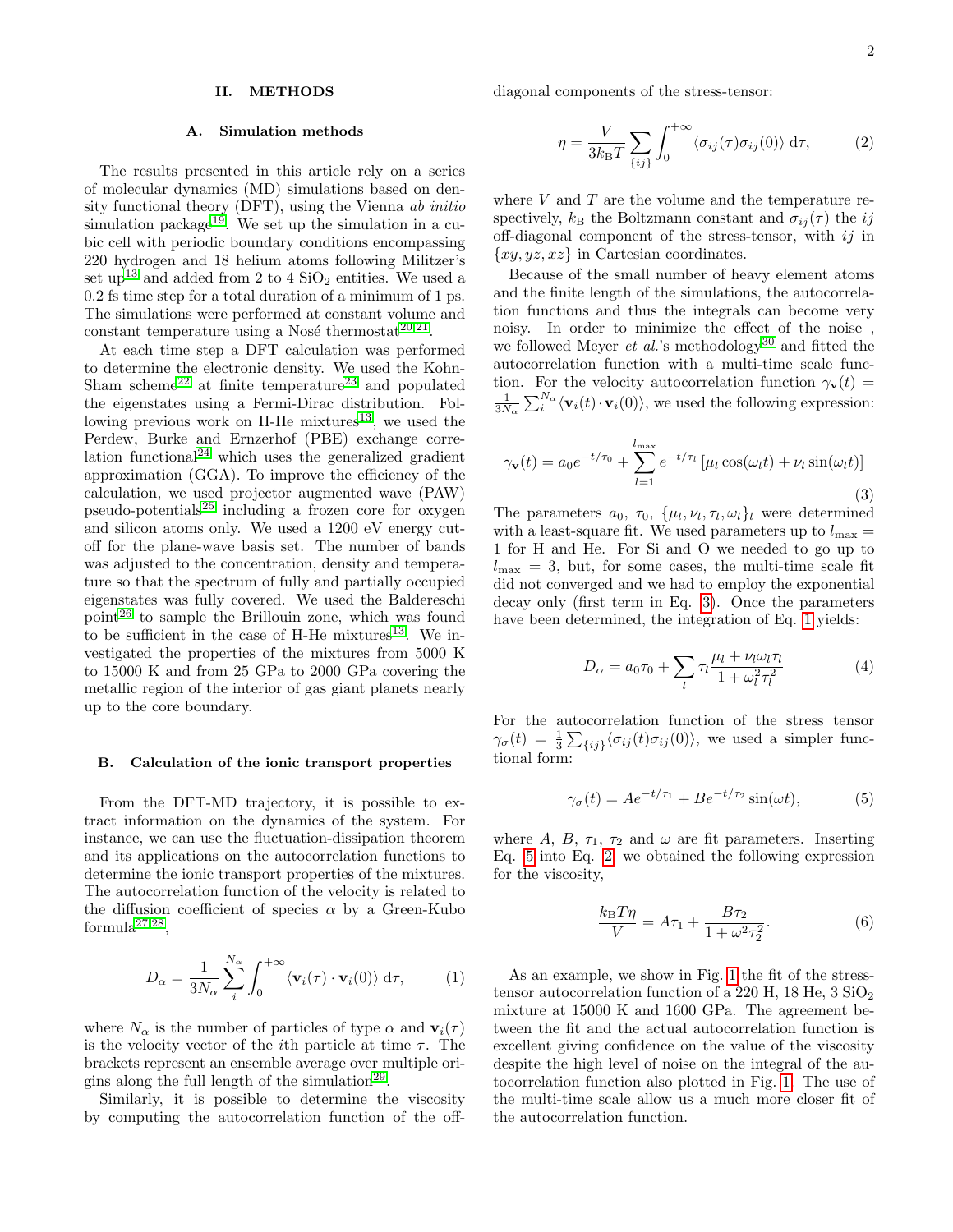

<span id="page-2-0"></span>FIG. 1. (Color online) Example of a calculation of the viscosity of a 220 H, 18 He,  $3 \text{ SiO}_2$  mixture at 15000 K and 1600 GPa. The top panel shows the xy-component of the stress-tensor. The middle panel shows in blue the autocorrelation function of the stress-tensor (STACF) and its uncertainty. The black dashed line is the fit with formula [\(5\)](#page-1-2). The bottom panel shows the integral of the STACF and of the fit. The dash-dotted-line shows the asymptote of the fit and its statistical one-sigma uncertainty with the dotted line.

### III. RESULTS AND DISCUSSION

#### A. Structure of the mixture

The simulations we performed cover a large range of conditions and different behaviors are expected for the mixture. For instance, at low pressure and temperature, hydrogen is molecular but it dissociates and becomes metallic when the temperature or the pressure  $increases$ <sup>[31,](#page-6-25)[32](#page-6-26)</sup>. It has been shown that adding helium stabilized the molecular phase near the molecular-to-metallic transition<sup>[33](#page-6-27)</sup>. In order to investigate the influence of adding  $SiO<sub>2</sub>$  to the system, we computed the pair-correlation function between particles of type  $\alpha$  and β:

$$
g_{\alpha\beta}(r) = \frac{V}{4\pi r^2 N_{\alpha} N_{\beta}} \left\langle \sum_{i_{\alpha},j_{\beta}} \delta(r - |\mathbf{r}_{i_{\alpha}} - \mathbf{r}_{j_{\beta}}|) \right\rangle, \quad (7)
$$

where  $r$  is a variable that typically varies from 0 to half the size of the simulation box,  $\mathbf{r}_{i_{\alpha}}$  is the position vector of the  $i_{\alpha}$ th particle of type  $\alpha$  and the brackets denote a time average over the duration of the MD simulation. The pair-correlation function is a standard tool to characterize the microscopic arrangement around each type of particle and can help determine the existence of molecular bonds $34,35$  $34,35$ .



<span id="page-2-1"></span>FIG. 2. (Color online) H-H pair-correlation function in mixtures with 220 H, 18 He and 2 (resp. 4)  $SiO<sub>2</sub>$  in dashed (resp. full) line. The temperature is at 5000 K and the pressure ranges from 25 to 700 GPa as indicated in the legend.



<span id="page-2-2"></span>FIG. 3. (Color online) H-H pair-correlation function in mixtures with 220 H, 18 He and 2 (resp. 4)  $SiO<sub>2</sub>$  in dashed (resp. full) line. The temperature is at 10000 K and the pressure ranges from 150 to 1000 GPa as indicated in the legend.

Fig. [2](#page-2-1) shows that the pair-correlation function between hydrogen atoms changes significantly as the pressure increases for a fixed temperature of 5000 K. Over the entire pressure range, there is an exclusion radius of about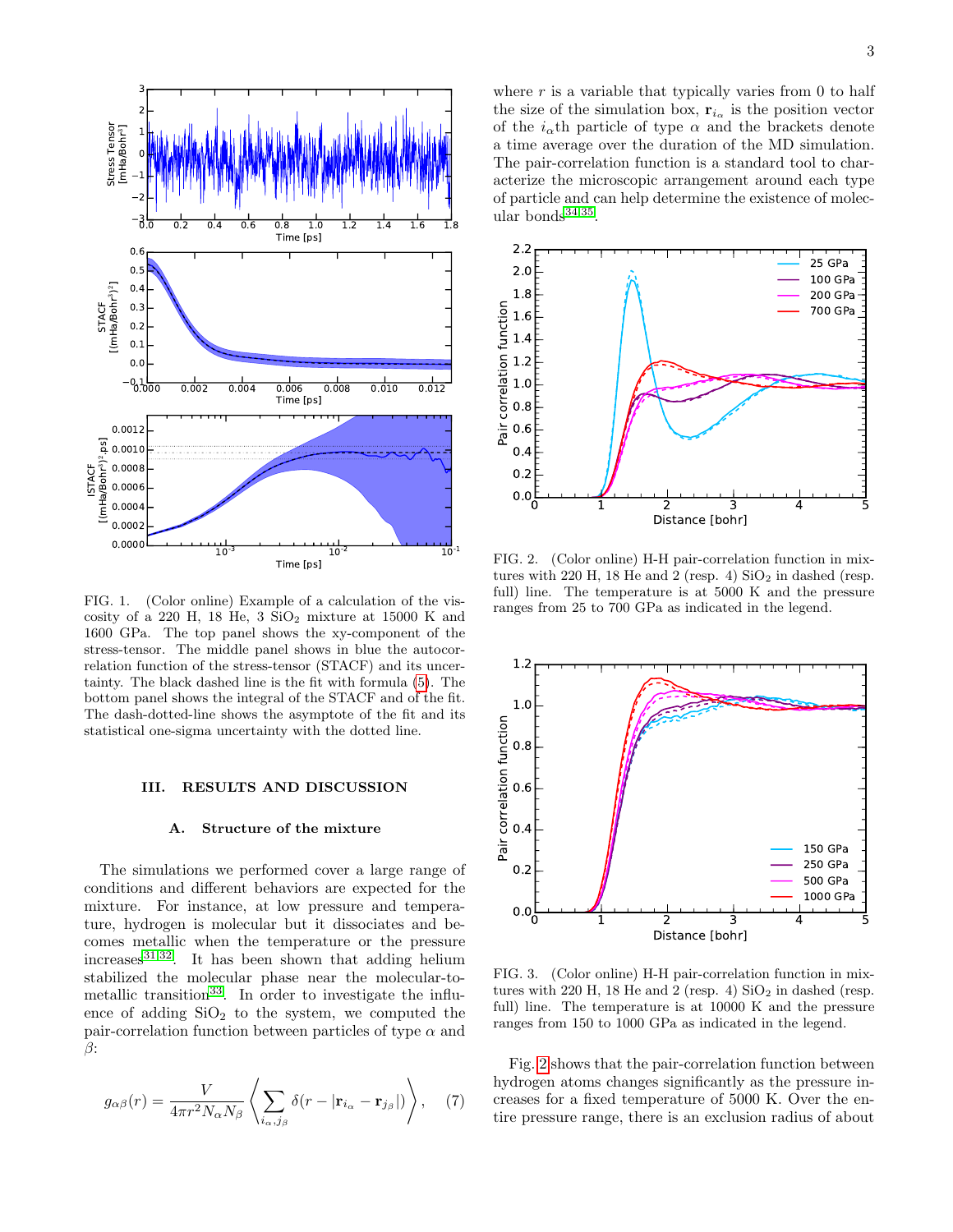1 bohr. At 25 GPa, the sharp peak at 1.4 bohr represents  $H_2$  molecules meaning that the system is not entirely dissociated. But this peak disappears as the pressure increases indicating a complete dissociation of the molecules. This is consistent with observations in pure hydrogen<sup>[36](#page-6-30)</sup> and in H-He mixtures<sup>[33](#page-6-27)</sup>. It is very interesting to note that the peak height slightly decreases as more  $SiO<sub>2</sub>$  entities are inserted. Unlike helium,  $SiO<sub>2</sub>$  does not stabilize the  $H_2$  molecules. At 10000 K, as plotted in Fig. [3](#page-2-2) the 1.4 bohr peak is completely smoothed out, which means that hydrogen is fully dissociated. At both temperatures, we see that the second peak shifts towards smaller radii as pressure increases, which is simply an effect of compression and the increase in density.



<span id="page-3-0"></span>FIG. 4. (Color online) H-O pair-correlation function in mixtures with 220 H, 18 He and 2 (resp. 4)  $SiO<sub>2</sub>$  in dashed (resp. full) line. The temperature is at 5000 K and the pressure ranges from 25 to 700 GPa as indicated in the legend.

The O-H pair-correlation function, plotted in Fig. [4](#page-3-0) for a temperature of 5000 K, shows similar features as the H-H pair-correlation function. We observe a sharp peak, around 2 bohr at 25 GPa, that progressively disappears as pressure increases. But this peak is visible longer than for H-H. This peak indicates that hydrogen bonds with oxygen to form hydroxide or water molecules. The existence of such molecules was confirmed by a cluster analysis of the simulations similar to the one we performed for hydrogen-water mixtures $35$ . At 25 GPa, we find that 45% of the oxygen atoms are chemically bonded forming hydroxide molecules and 10% are in water molecules. These molecules progressively dissociate but are slightly more stable than  $H_2$  molecules, as was previously predicted for water-hydrogen mixtures $34,35$  $34,35$ . The existence of H-O bonds also explains why the peak in the H-H pair-correlation function decreases with the number of inserted  $SiO<sub>2</sub>$ . As the number of free oxygen atoms increases, the number of H-O bonds increases breaking H-H bondsbbecause the O-H bond is more stable than the H-H bond. This results in a dissociation of molecular



<span id="page-3-1"></span>FIG. 5. (Color online) H-Si pair-correlation function in mixtures with 220 H, 18 He and 2 (resp. 4)  $SiO<sub>2</sub>$  in dashed (resp. full) line. The temperature is at 5000 K and the pressure ranges from 25 to 700 GPa as indicated in the legend.

hydrogen. The oxygen does not stabilize  $H_2$  molecules, like helium. Instead, it chemically reacts with hydrogen.

The H-Si pair-correlation functions at 5000 K, plotted in Fig. [5,](#page-3-1) do not exhibit the same molecular features. There is an exclusion radius of nearly 2 bohr but the first peak does not exhibit the features of a molecular system. We can assume that hydrogen does not form stable bonds with silicon under these conditions.

## B. Diffusion properties

The dynamics of the core erosion in giant planets can be slightly impacted by the diffusion properties of the heavy elements. If the diffusion is fast, eroded materials can mix efficiently with the surrounding H-He fluid and the erosion is likely to be rapid. But if the diffusion is slow, it may render the erosion process extremely inefficient and thus there could still be a core in giant planets despite the thermodynamic predictions favoring the complete dissolution of the core into the envelope.

To compute the diffusion properties, we calculated the autocorrelation function of the velocities as indicated in section [II B.](#page-1-4) We only report calculations for the highest concentration in  $SiO<sub>2</sub>$  because of the small number of heavy elements, which prevents us to have a good statistics. We do not expect however the diffusion coefficient to be dependent on the concentration of heavy elements at least in the diluted limit.

The diffusion coefficients of H and He are plotted in Fig. [6.](#page-4-0) They show a very smooth evolution as a function of pressure and temperature. As the temperature increases, the diffusion is easier because the thermal velocity is higher. But the diffusion coefficients decreases as the pressure increases because the particles interact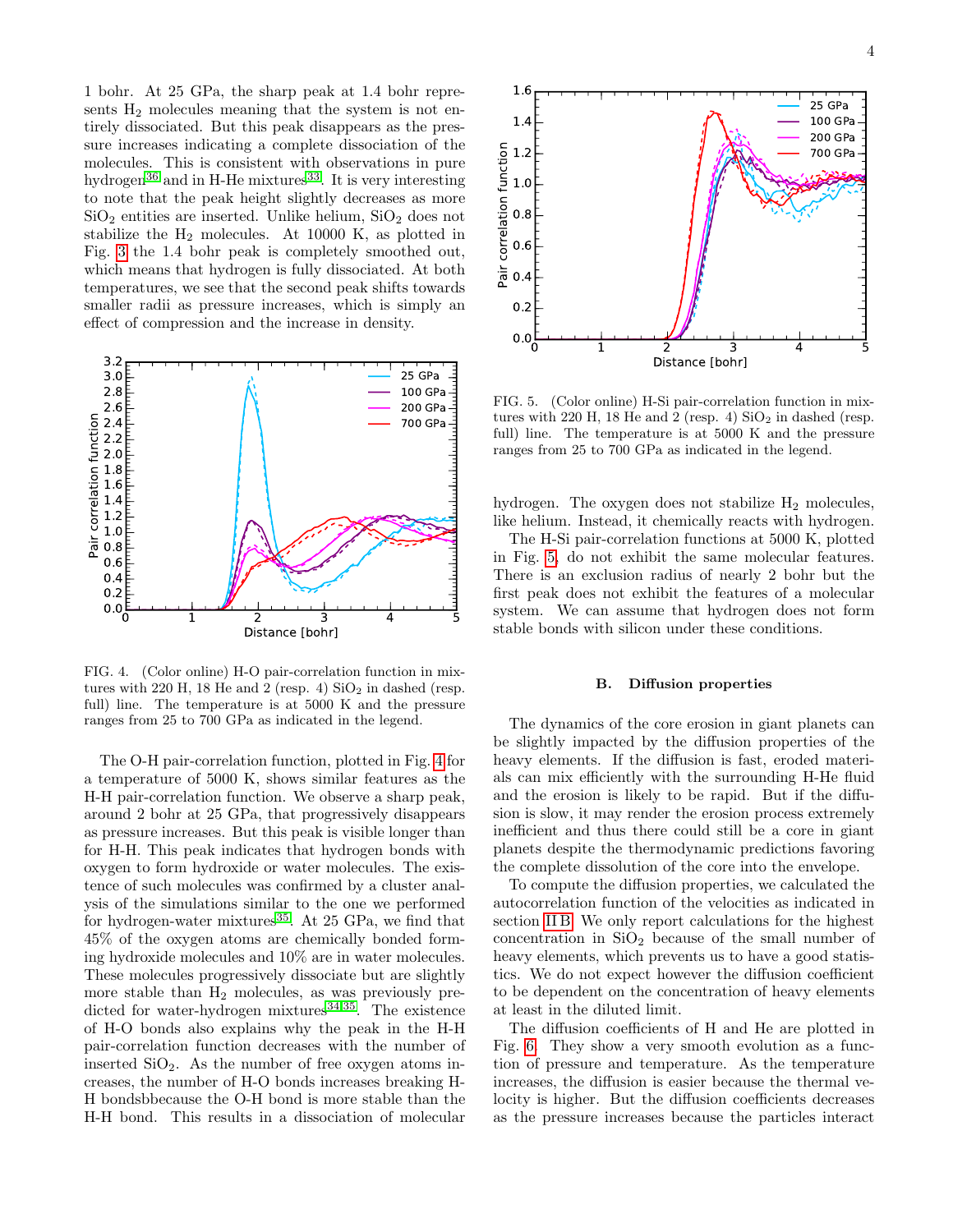

<span id="page-4-0"></span>FIG. 6. (Color online) Diffusion coefficients as a function of the pressure, for H and He in multi-component mixtures of 220 H, 18 He and  $4 \text{ SiO}_2$ , on three isotherms: 5000 K (blue), 10000 K (purple) and 15000 K (red).

more strongly at higher density. It is also interesting to note that at 10000 and 15000 K we have roughly a factor of 2 difference between the diffusion coefficient of helium and that of hydrogen. But it increases to a factor of almost 4 at 5000 K. The calculated coefficients are in reasonable agreement with the diffusion coefficient for H-He mixtures as computed by French *et al.*<sup>[18](#page-6-12)</sup>, indicating a marginal influence of the heavy elements on the diffusion of H and He. There is also a sort of plateau in the diffusion coefficient of hydrogen below 100 GPa at 5000 K. We observed a very similar feature in the diffusion of hydrogen in hydrogen water mixtures and attributed it to the dissociation of hydrogen and of water<sup>[35](#page-6-29)</sup>. It is safe to assume that the dissociation of  $H_2$  is also at play in the present case.

The calculations of the diffusion coefficients for the heavy elements is much more challenging because of the poor statistics due to the small number of heavy atoms but also because the decorrelation time is much longer as these particles move much more slowly, and we would need longer simulations to have a complete description of the autocorrelation function. Because of that, the fit is of lower quality and we were not always able to obtain a converged fit using the multi-time scale decomposition as in eq. [\(3\)](#page-1-0). For some simulations, we had to use a simple exponential decay. Therefore, the diffusion coefficients presented in Fig. [7](#page-4-1) can only be considered as an order of magnitude.

The trends observed on H and He are also visible for the diffusion coefficients of Si and O despite the scatter in the curves in Fig. [7.](#page-4-1) The pressure has a negative effect on the diffusion while temperature makes the diffusive process easier. The oxygen and the silicon seem to have similar diffusion coefficients at low temperature but at 15000 K, oxygen diffuses faster than silicon as expected



<span id="page-4-1"></span>FIG. 7. (Color online) Diffusion coefficients as a function of the pressure, for Si and O in multi-component mixtures of 220 H, 18 He and  $4 \text{ SiO}_2$ , on three isotherms: 5000 K (blue), 10000 K (purple) and 15000 K (red).

by the difference of mass. Overall, we observe a slower diffusion of the heavy elements compared to H and He as expected. However, the diffusion is only slower by one order of magnitude at most for the range of parameters we explored.

#### C. Viscosity

It is usually assumed that the deep interior of giant planets is fully convecting<sup>[12](#page-6-6)</sup> but the possible erosion of the core could inhibit the convection<sup>[16,](#page-6-10)[17](#page-6-11)</sup> and a semiconvection pattern could set in instead. One key parameter in the stability analysis is the viscosity of the fluid. By computing the autocorrelation function of the off-diagonal components of the stress-tensor, we can determine the viscosity of the mixture as explained in section [II B.](#page-1-4)

As shown in Fig. [8,](#page-5-0) the viscosity evolves smoothly as a function of the temperature and the pressure. The range of values goes from  $10^{-4}$  to  $10^{-3}$  Pa.s, which indicates that the convection of the metallic phase in giant planets is most likely to be turbulent and not laminar. The expected Reynolds number is of the order of  $Re \sim 10^{12}$ for the convection in Jupiter<sup>[37](#page-6-31)</sup>. The values that we obtained for the viscosity are in agreement with H-He mix-ture calculations in similar conditions<sup>[18](#page-6-12)</sup>. While the dependence in temperature is unclear at low pressure, at higher pressure we observe that the viscosity slightly decreases as the temperature increases but the difference is not significant. Because of the size of the errorbars and some uncertainty on the goodness of the fit of the stresstensor autocorrelation function for every conditions investigated, we are unable to identify any influence from the addition of  $SiO<sub>2</sub>$ . In the dilute limit, the properties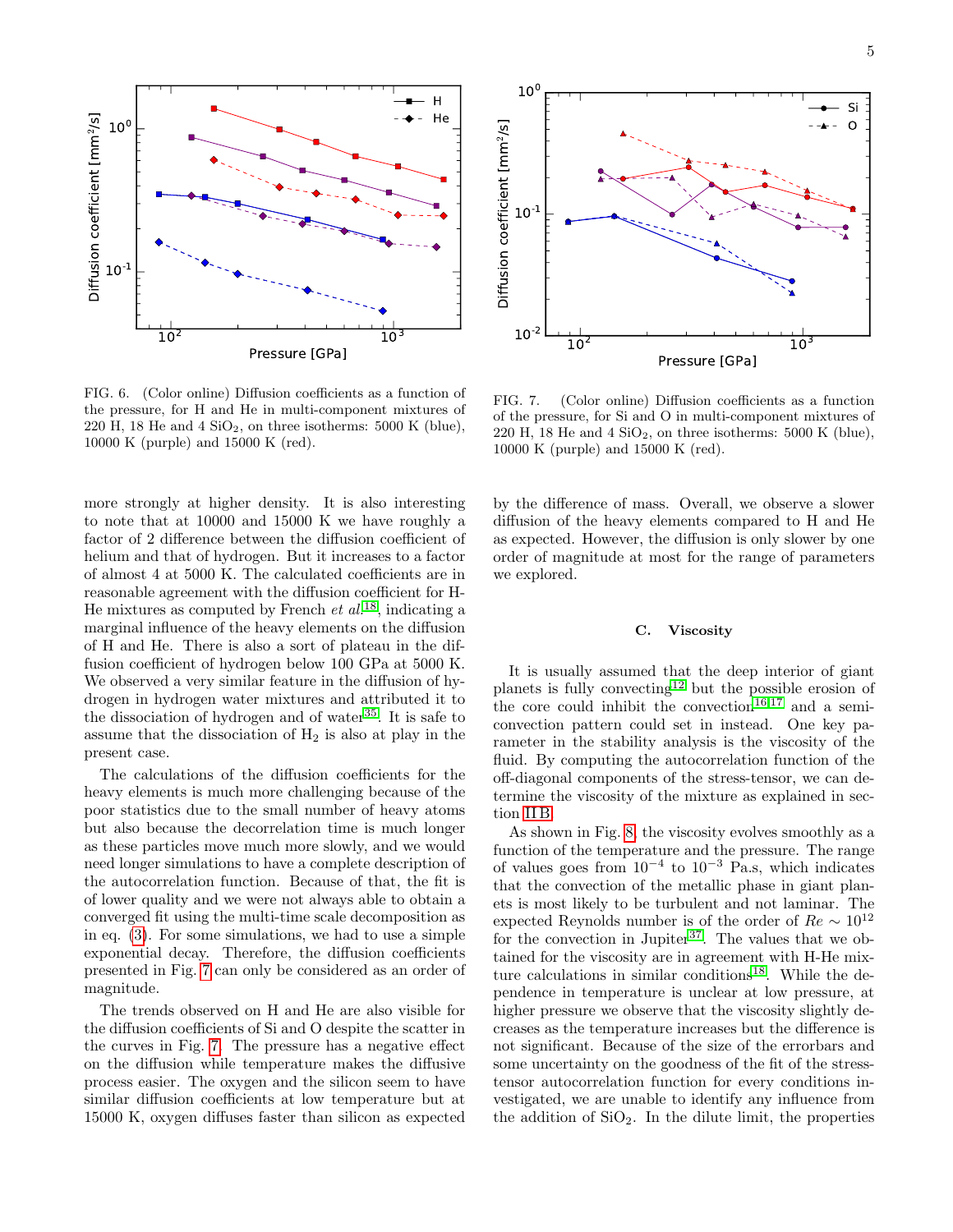

<span id="page-5-0"></span>FIG. 8. (Color online) Viscosity as a function of the pressure for mixtures with 220 H, 18 He and N  $SiO_2 - N$  indicated in the legend – along two isotherms at 5000 and 15000 K. The errorbars represent a one-sigma statistical uncertainty.

of the multi-component mixture are mostly the same as that of the H-He mixture. The heavy elements barely influence the bulk viscosity of the system.

#### D. Erosion time-scale

Based on the results we obtained, it is possible to do an estimate of a possible time scale for the erosion of the core in a Jupiter-like planet. If we neglect the time it takes for an atom to overcome the energy barrier when it separates from the solid phase to go to the surrounding fluid, we can estimate the erosion time-scale as the time necessary for the atom to diffuse through the boundary layer of the convective cell on top of the core. Indeed, a typical convective cell is homogeneously mixed except in its viscous boundary layers. In these layers, most of the mixing is performed through diffusion. By estimating the diffusion time of the heavy elements through the boundary layer, we can determine the time it takes for the atom to reach region of the fluids where it is actually well-mixed and thus how fast the core can dissolve into the envelope. Nu-merical simulations of Rayleigh-Bénard convective cells<sup>[38](#page-6-32)</sup> provide scaling laws for the viscous boundary layer thickness for non-rotating systems:

$$
\delta \sim 0.34 \, Re^{-1/4} \, L,\tag{8}
$$

where  $L$  is the size of the convective cell and  $Re$  is the Reynolds number. The simulations were performed for systems that are quite different from gas giants, with lower Reynolds number than for Jupiter convection for instance  $(Re = 10^{12}$  for the deep interior of Jupiter<sup>[37](#page-6-31)</sup>) and higher Prandtl numbers (above 1 for the simulations but closer to  $10^{-2}$  for Jupiter<sup>[18](#page-6-12)</sup>). But comparison with

experiments in other range of parameters give confidence for an extrapolation of this scaling law towards more extreme regimes such as the ones in giant planets. If we take  $L \sim 10^7$  m for the eddy size of the convective cell<sup>[37](#page-6-31)</sup>, we find a boundary layer thickness of the order of  $\delta \sim 3$  km. Using the estimate from Fig. [7](#page-4-1) we can estimate the diffusion coefficient to be close to  $0.1 \text{ mm}^2/\text{s}$ , which results in a typical diffusion time scale of  $3 \times 10^6$  years. Such a time scale would suggest a nearly complete erosion of the core for a planete of 4.5 billion years. But we assumed here a full and efficient convection. Yet, if a semiconvective pattern sets in, the efficiency of the mixing could be significantly decreased and the erosion process also inhibited. More work in this area is thus necessary.

## IV. CONCLUSION

Our  $ab$  initio simulations of H-He-SiO<sub>2</sub> mixtures under conditions relevant for giant planet interiors showed a smooth dissociation of hydrogen as the pressure and the temperature increase. Unlike helium,  $SiO<sub>2</sub>$  does not stabilize molecular hydrogen because oxygen reacts with hydrogen to form water and hydroxide molecules. The location of the dissociation and the metallization of hydrogen is of first importance because it is related to the demixing of hydrogen and helium[39–](#page-6-33)[42](#page-6-34). If hydrogen is stabilized or is less metallic, the demixing occurs at higher pressures and, thus, deeper in the planet. A more detailed analysis of the electronic properties is therefore necessary to identify the effect of the heavy elements on the metallization.

The calculation of the diffusion coefficients of the different species shows that hydrogen and helium are at most only marginally affected by the presence of the heavy elements. We were able to estimate the diffusion coefficients for oxygen and silicon in the H-He metallic phase and obtained values between 0.01 and 1  $mm^2/s$ . We also obtained values for the viscosity ranging between 0.1 and 1 mPa.s indicating a turbulent behavior of the convection in giant planets. These ionic transport properties are typically extremely challenging to determine in high-pressure experiments, yet crucial for the determination of the dynamics of the deep interior of a planet.

Based on our calculated transport properties, we estimate the typical time scale for heavy elements to migrate from the core to the envelope, by diffusion through the boundary layer, to be of the order of a few million years. This is short on a geological time-scale and suggests that the core of giant planets could be entirely eroded if the convection is efficient. However, if semi-convection sets in, the mixing of the heavy elements into the envelope could be significantly slowed down, which would stabilize the core. Additional work is required in this area to better characterize the dynamics of the envelope near the core boundary.